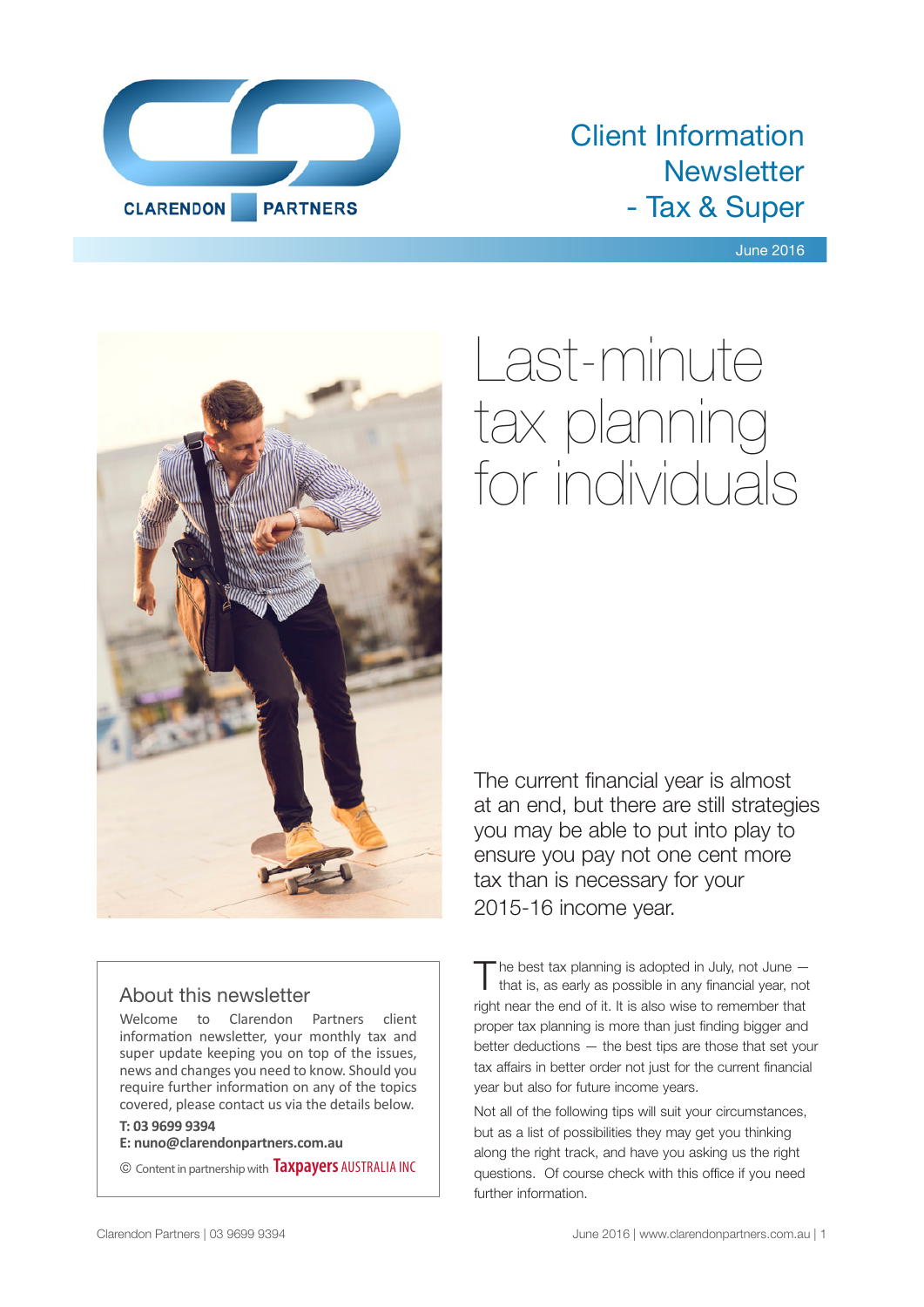e to<br>fect<br>ome<br>the<br>ome<br>year With an EXPENSE CLAIMS<br>
be held two<br>
days after<br>
the end of<br>
the financial<br>
year, the<br>
federal<br>
budget<br>
budget<br>
budget are if you can incur these cos **With an election to be held two days after the end of the financial year, the federal budget measures will of course have no chance to take effect until some time into the next income year**

## EXPENSE CLAIMS

Many expenses stemming from owning a rental property are claimable, so it can be helpful to make any payments that you can before June 30 and claim these expenses in the present financial year.

If you know that your investment property needs some repairs or requires attention regarding, say, pest control or other measures, see if you can incur these costs before the financial year end.

#### PREPAY THE INTEREST ON INVESTMENT LOANS

In a similar vein, see if you can negotiate with your finance provider to make upfront interest repayments for certain investments, such as a margin loan on shares.

Most taxpayers can claim a deduction for up to 12 months ahead. But make sure you review how you and your lender have allocated funds secured against your property correctly, as a tax deduction is generally only allowed against the finance costs incurred for the purpose of earning assessable income from investments.

A deduction may not be avaliable on funds you redraw from this loan that is put to other purposes.

#### BRING FORWARD EXPENSES

Try to bring forward any other deductions (like the interest payments mentioned above) into the 2015-16 year.

If you know that next fiscal year you will be earning less (such as going on maternity leave, going part-time etc), deductible expenses that can be brought forward into the present financial year will provide more financial benefit now than if they are left to fall into the next income year.

An exception for some lucky individuals will arise if you expect to earn more next financial year. In that case it may be to your advantage to delay any tax-deductible payments until next financial year, when the financial benefit of deductions could be greater.

Your personal circumstances will dictate whether these measures are appropriate and we can assist with this.

#### USE THE CGT RULES TO YOUR ADVANTAGE

If you have made and crystallised any capital gain from your investments this financial year (which will be added to your assessable income), think about selling any investments that are currently sitting on a loss before the year-end.

Doing so means the capital gains you made on your successful investments can be offset against the capital losses from the less successful ones, reducing your overall taxable income.

A similar approach could also be adopted if you have carry forward capital losses and wish to realise some gains at year end.

Keep in mind that for CGT purposes a capital gain generally occurs on the date you sign a contract, not when you settle on a property purchased. When you are making a large capital gain toward the end of an income year, such as selling an investment property, knowing which financial year the gain will be attributed to is a great tax planning advantage.

Of course, with all of the above, tread carefully and don't let mere tax drive your investment decisions – check with this office to determine whether your approach will suit your circumstances.

#### FINAL REMINDERS

No-one knows your affairs better than yourself, so you will recognise if any of the above tax tips applies to your circumstances. But no-one is better informed as to what is appropriate, or indeed allowable, than your tax agent (and don't forget, any fee is an allowable deduction in the year it is paid).

Every individual taxpayer is required to lodge their return before October 31, but tax agents are generally given more time to lodge, which can be a handy extension to a payment deadline.

Of course, if you're sure you are going to get a refund it's no use delaying, so in these cases it is worth getting all of your information to this office as soon as you can after July 1.  $\blacksquare$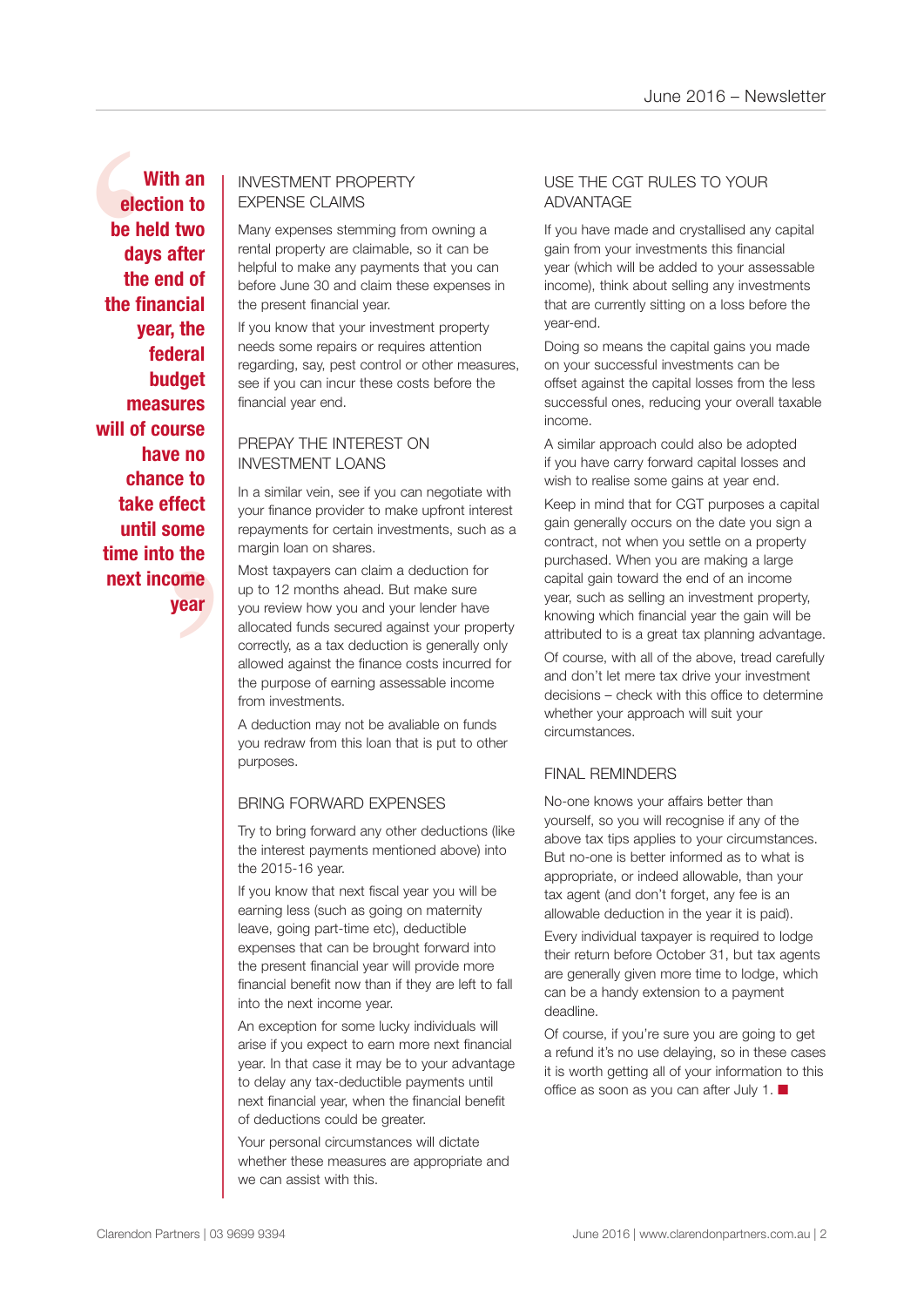# tax tips for investors

The end of the financial year is not all that far away. To help you to prepare for Tax Time, we provide our top 7 tips for your 2015-16 return. This list is not exhaustive, and we will need to review the items in light of your personal circumstances.

## Tip 1: Dividend Income

We will need to see your dividend statements, which will identify the dividend payment date and the type of dividend payment for your Australian company shareholdings (that is, fully franked, partially franked or unfranked). Remember some companies pay interim and final dividends so also provide these statements to us. Both the dividend payment and the value of the franking

credit (if applicable) are included in your assessable income on a receipts basis.

Terminology on the dates may be confusing for some, but we can quickly clear this up for you. Use the payment date rather than record date to determine when you received the dividend. But we do need to determine this for you as sometimes these may straddle two different financial years.

Also franking credits are applied against your gross tax payable as a tax offset and the excess typically refundable where your tax liability is less than the total franking credits (after taking into account any other tax offsets).

## Tip 2: Investment-related deductions

Don't forget to tell us about all your investment-related deductions so we can further reduce your tax bill. But remember, these are available provided the expenses are directly related to generating your investment income. Make sure you have all necessary receipts or credit card statements in order to substantiate claims, but don't hand these over to us yet  $-$  we'll ask if they're needed. Investment-related deductions include such things as:

interest on borrowed funds if you financed your investment

- bank charges for bank accounts where investment income is paid into and expenses are paid from
- management fees or retainers if you are using a financial planner (however, not costs in drawing up a financial plan)
- the cost of running a home office to manage your investments, and
- the cost of investment-related journals.

Further, where you have used your own car for travel related directly to your investment income, such as visiting your stockbroker or attending AGMs, you can claim a deduction for costs incurred. Note the special rules for claiming car expenses (but we can help you with all these claim details).

### Tip 3: Hobby or business losses

If you have invested in a quasi-business activity (such as a hobby farm or venture), and you have generated losses this year, you cannot just deduct the loss against your other income (such as salary and wages). Unlike negative gearing on property and shares, you are required to quarantine these losses for later use unless you satisfy specific criteria.

We can apply any such losses to offset against your other income if you satisfy at least one of following four tests:

- assessable income test
- profits test
- real property test
- other assets test.

Also your "adjusted taxable income" must be less than \$250,000 otherwise these losses are quarantined. These rules are complex so contact us if you need help.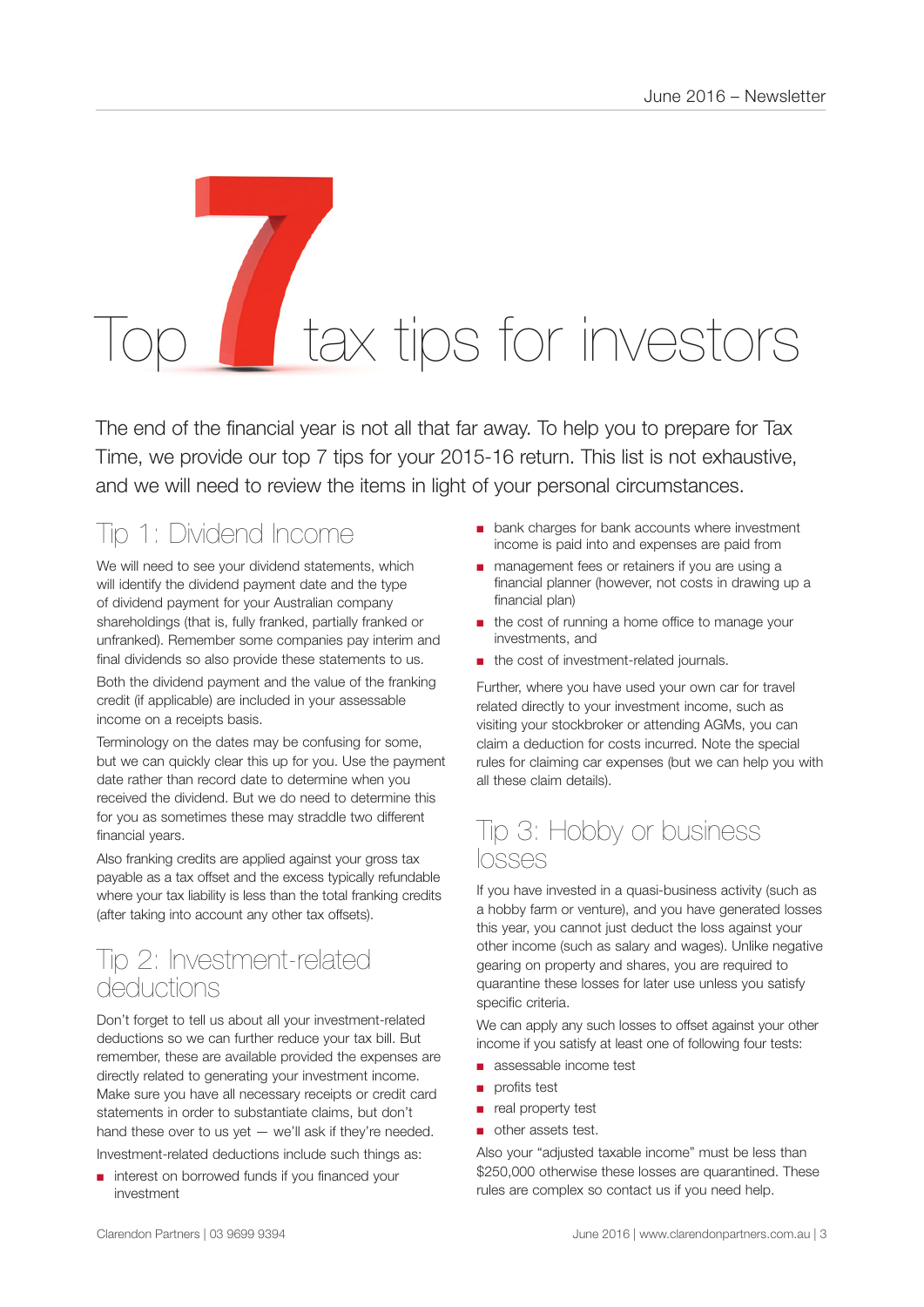## Tip 4: Depreciating assets

Immediate deductions can be claimed for depreciating assets that cost less than \$300 and are mainly used to earn your income. Otherwise, we can claim depreciation for you on the asset by using rates prescribed by the ATO. We may need to ask you about the extent of any private use.

## Tip 5: Distribution statements

If you have investments in managed funds or stapled securities, we need to review each distribution statement for you as there may be dividends and franking credits, foreign income and taxes, and capital gains and losses shown.

Be aware of foreign taxes paid on offshore income, as we may be able to claim foreign income tax offsets for you (which can be claimed against your tax payable). However, unlike franking credits, if you cannot use them in the current year, you lose them.

## Tip 6: Franking credit refunds

If your taxable income is less than \$18,200 this financial year and you receive franked dividends, we can still make a claim for you for the refund of those franking credits. To do this we will most likely help you fill in a *Refund of franking credits* form (this can also be done for previous years if you haven't already asked us to do so).

## Tip 7: Membership subscriptions

Make sure you let us know if you want to claim a deduction for membership associated with your investments (you may, for example, be a member of the Australian Shareholders Association). Where you gain investment income, the entire amount of the subscription can be claim as a deduction as long as the membership is relevant. Otherwise, the deduction is limited to \$42 for each membership.

By all means if you are unsure about any aspect please contact this office.  $\blacksquare$ 



## **Hiring older workers? The Restart program explained**

#### The Restart program is a wage subsidy paid to employers that aims to assist mature age people participate in the workplace by encouraging employers to take on workers 50 years of age or older.

The full rate of the Restart subsidy is \$10,000 (GST-inclusive), paid to the employer. Mature age job seekers employed for at least 30 hours per week will attract the full rate of the subsidy. Eligible job seekers employed between 15 to 29 hours per week will attract a pro-rata Restart subsidy.

The full rate of the subsidy is paid in four six-monthly instalments:

- \$3,000 at 6 and 12 months of employment, and
- \$2,000 at 18 and 24 months of employment.
- An eligible job seeker is someone who:
- is 50 years of age or older
- has been unemployed for six months or more and has been in receipt of any of the following income support payments for six months or more:
	- Newstart Allowance; Parenting Payment; Disability Support Pension; Bereavement Allowance; Widow Allowance; Carer Payment; Special Benefit; Partner Service Pensioners; War Widows; Age Pension; Mature Age Partner Allowance; Wife Pension; Widows B Pension
	- does not have any outstanding workers compensation claims against the employer, and
	- is not an immediate family member of the employer.

Contact us if you would like further information.  $\blacksquare$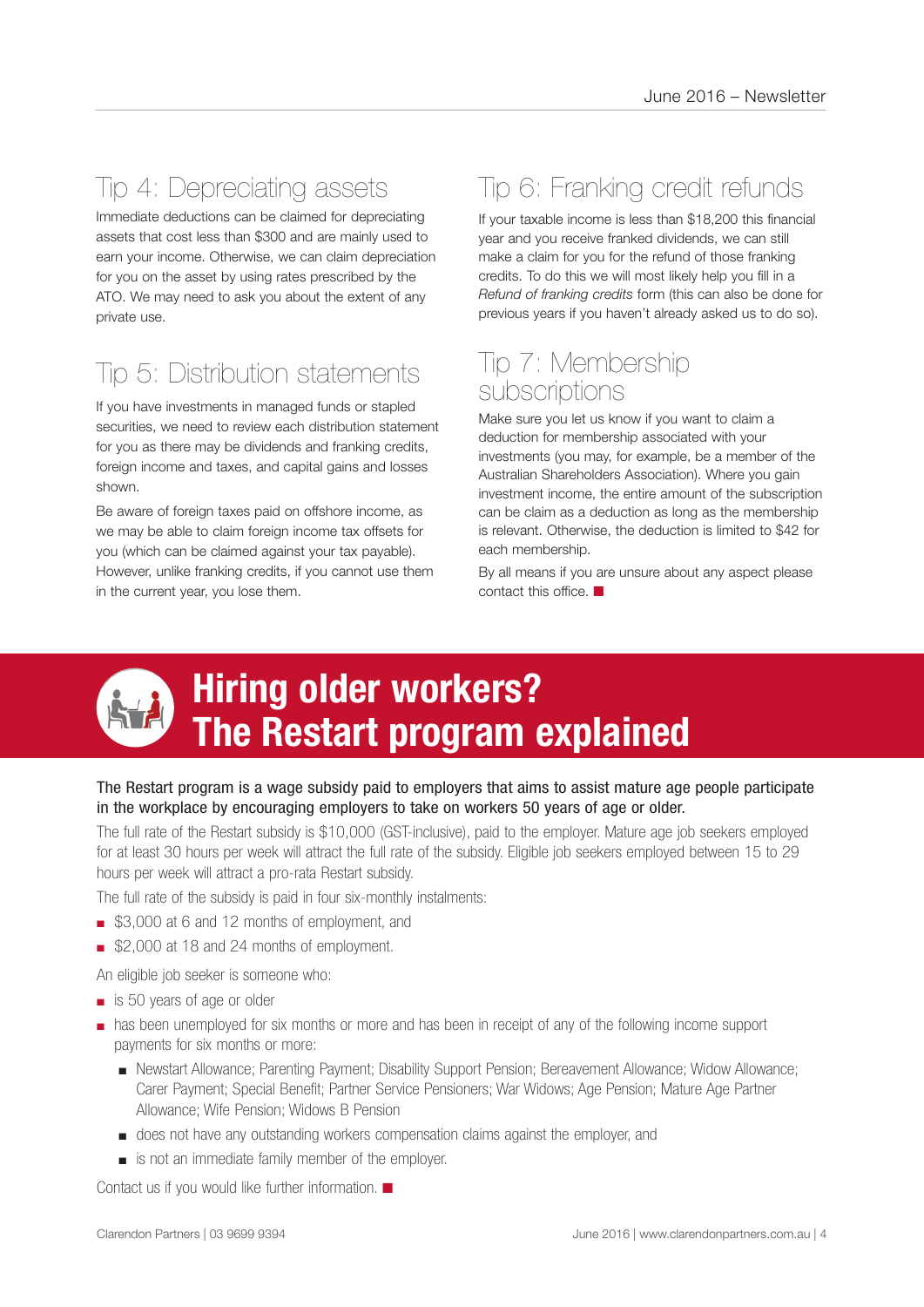

#### BENEFITS OF CORPORATE TRUSTEE STRUCTURE

#### Asset ownership

Under an individual trusteeship, all SMSF assets must be in the name of all trustees.

Each time a member of a fund with an individual trusteeship dies, retires, loses capacity, leaves the fund or a new member joins the fund, trustees are required to amend the ownership of their investments by notifying all relevant share registries, banks and titles offices.

Complications may arise if your fund has numerous investments – particularly in real estate and shares – because a transfer of the new titles for all assets is likely to require a significant amount of time, effort and money. Trustees must also prepare a deed of appointment and retirement for each incoming and outgoing trustee.

Conversely, when a corporate trustee is utilised, the addition or retirement of a member of the fund requires only notification of a change of directors. The legal title of all assets remains in the company, which continues to act as trustee. All corporate trustees have to do is notify the Australian Securities and Investments Commission (ASIC) within 28 days of the change.

#### Number of members

According to trust law, a sole member fund, which has also a sole individual trustee, cannot exist. A sole member SMSF must have at least two individual trustees and while the second person does not have to be a member, they do have to be the member's relative and be actively involved in the trustee decisions made in relation to the fund  $-$  a disadvantage if a trustee wants full control. Further, the incoming person would be required to sign a "trustee's declaration", which is designed to make trustees fully accountable for their actions and fund compliance.

Under a corporate trustee structure, an SMSF can have an individual who is both the sole member and sole director of the trustee company.

## **SMSFs:** Individual or corporate trustee?

Nearly 80% of recently established self managed superannuation funds (SMSFs) operate under an individual trustee structure rather than a corporate trustee arrangement, according to the ATO. We examine the pros and cons of each form of trustee.

#### Succession upon death

When an individual trustee leaves a fund or dies, the fund may face administrative difficulties, for example if it is reduced to a single member fund. However, a company has an infinite life span, and therefore the operation of a corporate trustee SMSF can continue even after the death of an individual SMSF member/director. Accordingly, a corporate trusteeship ensures greater flexibility for estate planning as the trusteeship does not change as a result of the death of a member.

#### Liability of the trustee

If an individual trustee is subject to litigation, their personal assets may be exposed if their right of indemnity against the SMSF is not sufficient to discharge the liability. On the other hand, if a corporate trustee goes into liquidation, only the company's own assets are at risk while the fund's assets are afforded greater protection against creditors.

#### BENEFITS OF INDIVIDUAL TRUSTEE STRUCTURE

#### Red tape

Individual trustees do not have to complete ASIC forms in the event of a change in the fund and membership, nor ongoing ASIC annual reviews as corporate trustees do.

A corporate trustee also has to ensure that it adheres with both the constitution of the company and the requirements of the trust deed. While individual trustees must also adhere to the requirements of their trust deed, they have fewer procedural issues to consider as there are more flexible requirements for holding trustee meetings.

#### Set-up costs and fees

The fund can be less costly to establish if you are an individual trustee as you don't have to set up a separate company to act as trustee. The average establishment fee for an individual trustee is significantly less than that of a special purpose SMSF trustee company.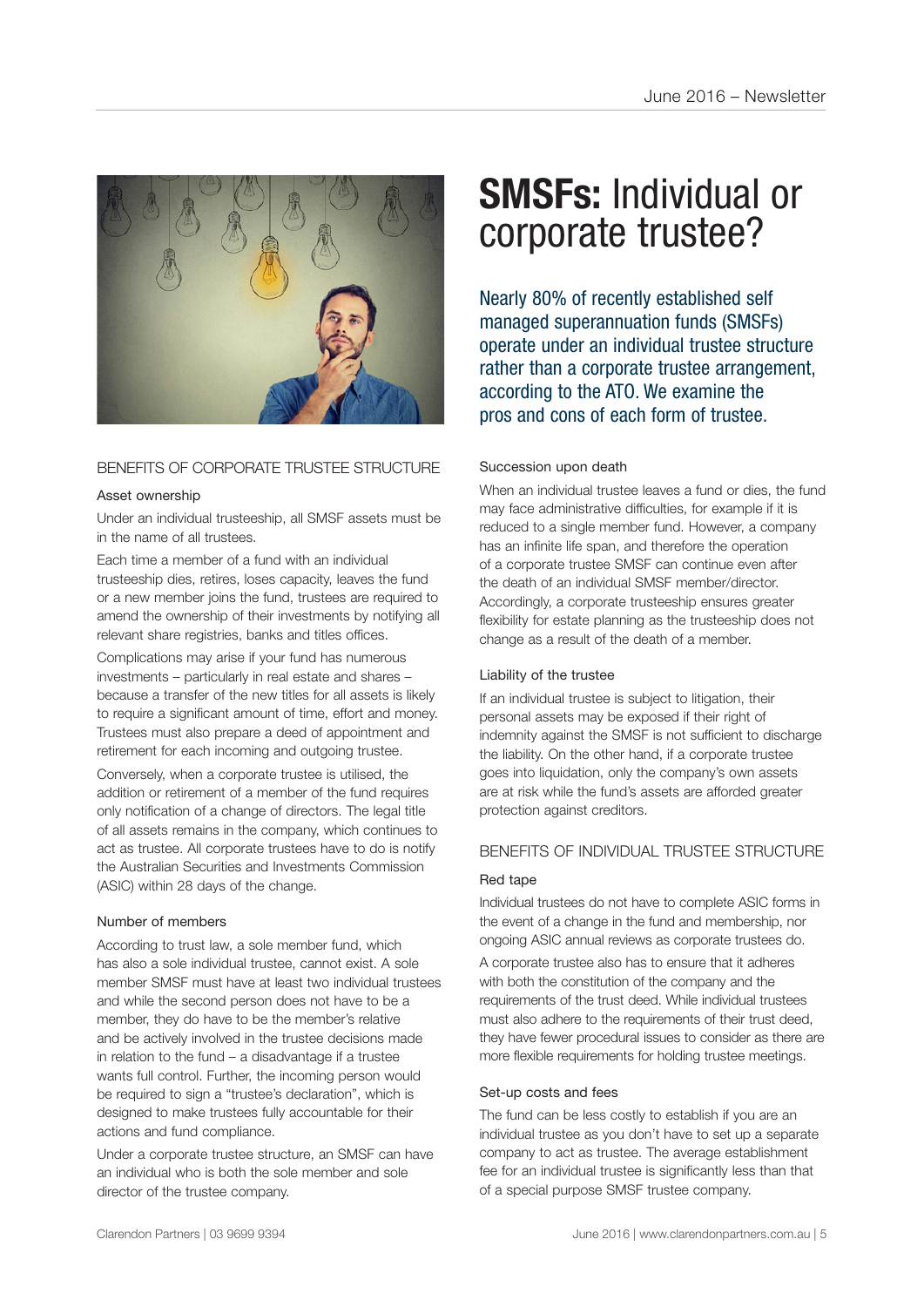While establishing a company will be a substantial expense at the start, it will not be a significant ongoing cost. Moreover, ASIC annual company review fees are reduced for companies that have a sole purpose to act as a trustee of a regulated superannuation fund.

Both individual and corporate trustees have to lodge an SMSF annual return and pay an annual supervisory fee to the ATO. On top of that, corporate trustees have to pay an initial ASIC registration fee and a lesser ongoing annual review fee to ASIC.

Other annual costs for both trustees include optional financial adviser and accountant fees and the obligatory auditor fee. Both trustees have to appoint an independent approved auditor to audit the fund each year.

#### Penalty unit regime

Under the *Superannuation Industry (Supervision) Act,* penalties are levied on the trustee, so each individual trustee can be hit as opposed to one corporate trustee. One way to reduce this risk is to ensure your SMSF does not breach regulations and remains fully compliant.

#### HAVING REVIEWED ALL OPTIONS, CAN I CHANGE MY CURRENT SMSF STRUCTURE?

Yes, you can. However, bear in mind that as with any change, it will be necessary to amend the trust deed, report the change to the ATO and transfer all assets into the name of the new trustee. It is crucial you remain compliant; talk to us if you require guidance.  $\blacksquare$ 

|                                     | <b>Corporate trustee</b>                                                                                                                                                                                                                               | <b>Individual trustee</b>                                                                                                                                                                                                                                                                           |
|-------------------------------------|--------------------------------------------------------------------------------------------------------------------------------------------------------------------------------------------------------------------------------------------------------|-----------------------------------------------------------------------------------------------------------------------------------------------------------------------------------------------------------------------------------------------------------------------------------------------------|
| Asset<br>ownership                  | If members are appointed or cease to be members, that<br>person has to become, or cease to be, a director of the<br>corporate trustee. There is no need for a change in the title to<br>all assets as it remains in the name of the corporate trustee. | If a member is appointed or ceases to be a member,<br>they need to become, or cease to be, a trustee. This will<br>require the title of all assets to be transferred to the new<br>trustee.                                                                                                         |
| Number of<br>members                | Sole member corporate trustee SMSFs can exist. An SMSF<br>can have an individual who is both the sole member and the<br>sole director $-$ ensuring full control of the fund.                                                                           | Sole trustee/member SMSFs cannot exist. A sole<br>member SMSF must have at least two individual<br>trustees where the second person does not have to be<br>a member but they have to be the member's relative<br>and be actively involved in the trustee decisions made in<br>relation to the fund. |
| <b>Succession</b><br>upon death     | A company has an indefinite life span. A corporate trustee<br>structure can make control of an SMSF more certain in the<br>event of a death/incapacity of a member.                                                                                    | Immediate action must be taken once a member has<br>died to ensure the trustee/member rules are satisfied.<br>See Asset Ownership above.                                                                                                                                                            |
| Liability of<br>the trustee         | As companies are subject to limited liability, a corporate<br>trustee enjoys greater protection if a party sues for damages.                                                                                                                           | If an individual trustee suffers any liability, their personal<br>assets may be exposed.                                                                                                                                                                                                            |
| <b>Red tape</b>                     | A corporate trustee has to complete ASIC forms, ASIC reviews<br>and adhere with both the constitution of the company and the<br>requirements of the trust deed.                                                                                        | Individual trustees have to adhere to the requirements of<br>the trust deed but do not have to complete ASIC forms in<br>the event of a change or complete ASIC annual reviews.                                                                                                                     |
| Set-up<br>costs and<br>fees         | Set-up costs for a corporate trustee are more than for an<br>individual trustee. They also have to pay ongoing fees such<br>as an annual review fee to ASIC.                                                                                           | Individual trustees can set up an SMSF at several times<br>less the cost of a corporate trustee.                                                                                                                                                                                                    |
| <b>Penalty</b><br>unit regime       | Under superannuation law, each trustee can be fined so the<br>sole corporate trustee can receive only one fine. There is<br>also scope for penalties levied to be larger for an individual<br>trustee.                                                 | Under superannuation law, individual trustees can each<br>be fined in the event of a breach so there is potential for<br>two or more fines.                                                                                                                                                         |
| <b>Minor</b><br>children<br>members | Minor children members cannot be directors of a company -<br>a requirement of a corporate trustee. However, a specific rule<br>allows a parent or guardian of a minor child member to be a<br>trustee-director in the minor member's place.            | Minor children members (under the age of 18) can be<br>a member of the fund if a parent or guardian acts as a<br>trustee on the child's behalf.                                                                                                                                                     |

#### **SUMMARY TABLE OF PROS, CONS AND OTHER DIFFERENCES**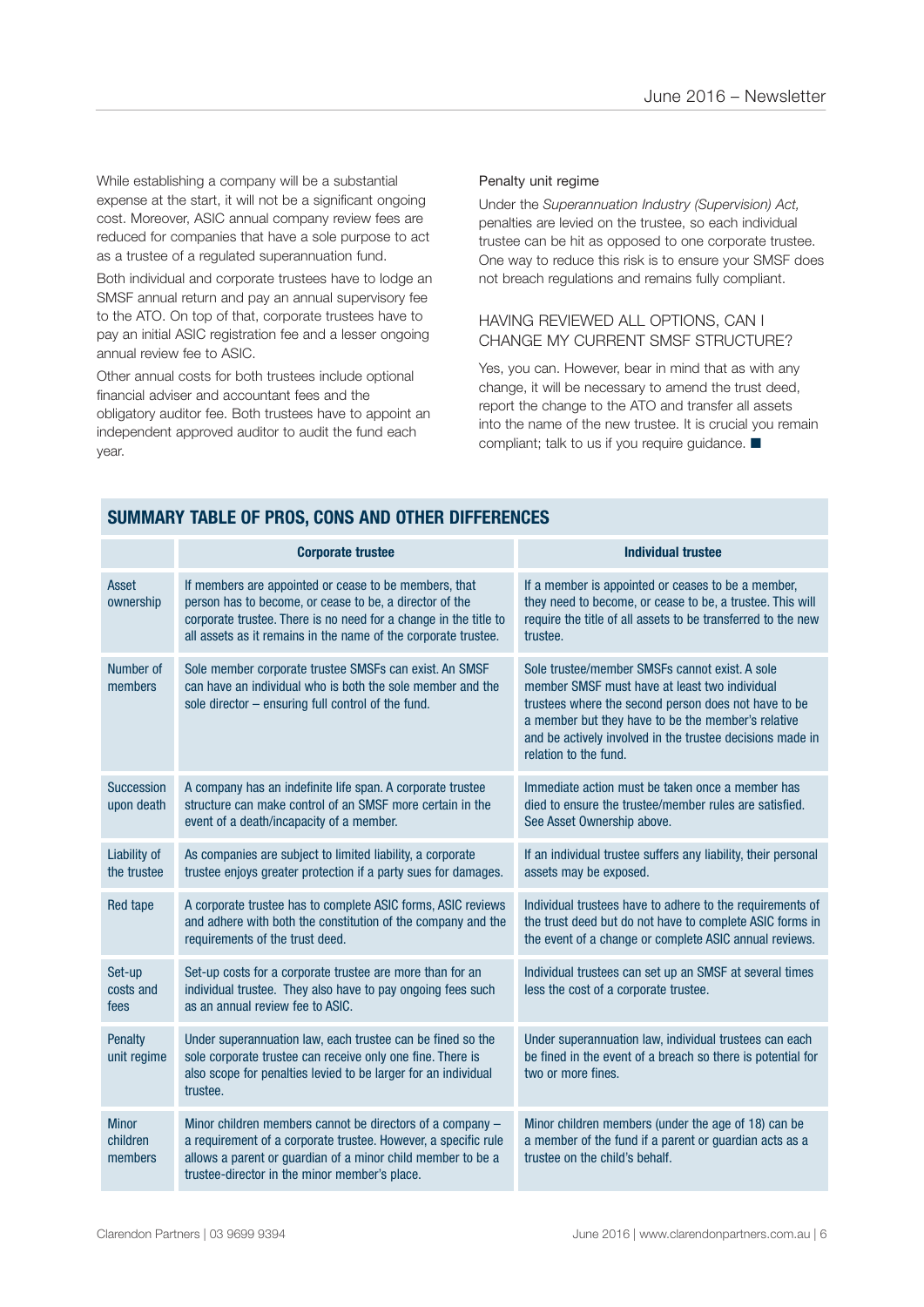

## Trust **essentials**

Trust structures and their use can often be misunderstood – we demystify some of the jargon.

#### WHY USE A TRUST?

Trusts are commonly used to protect assets, as property and other assets that are held by a trust have a level of protection from creditors.

A trust can also maintain an estate until a beneficiary becomes old enough to have legal possession, or isolate valuable assets from a trading company that may be more exposed to litigation, for example. In some cases, trusts can be used to legitimately reduce tax if appropriately structured.

Another spur for trust use may occur if means testing or asset testing for government benefits are likely to figure in your financial future. Trusts can help here with the re-allocation of legal ownership without completely enjoying the benefits of the asset.

The other side of asset protection is a consideration for inheritance. If a prime asset is "owned" by a trust, like for instance a house with pristine beach front, and the trust deed is specific in terms of selling and/or maintaining the beach house, future generations will be able to enjoy the asset and not have it sold off by some spendthrift relative.

#### HOW DO TRUSTS WORK?

The word used to name these types of arrangements – "trust" – is appropriate. A trust is a legal structure that separates control and legal ownership from beneficial ownership; so that at least one person and/or company agrees to hold and manage assets or property in a way that will benefit someone else (one or more "beneficiaries"). A trust therefore is a formal structure for an obligation, where beneficiaries place their trust (in the sense of "confidence") in the controller or holder of assets (called the "trustee") to manage those assets for their eventual benefit.

There are pitfalls however, and challenges in getting the trust structure right. Asset safety and taxation can sometimes be competing interests, and trade-offs made to take advantage of a trust structure need to be considered.

For instance, when selling your primary residence, one of the main requirements for this sale to be tax free is that it is held in your own personal name. This means trusts cannot generally sell a primary residence tax free.

Legal advice is typically required. Speak to us if you think that a trust is appropriate for you and we can point you in the right direction.

#### ELEMENTS OF A TRUST

Good advice and guidance is of course a primary essential. However the other essential elements required for a valid trust are:

- the trust deed (more below)
- the trustee
- certain beneficiaries
- the trust assets, which are clearly identifiable and capable of being "held on trust", and
- the obligation in respect of the trust assets referred to above (as spelled out in the deed).